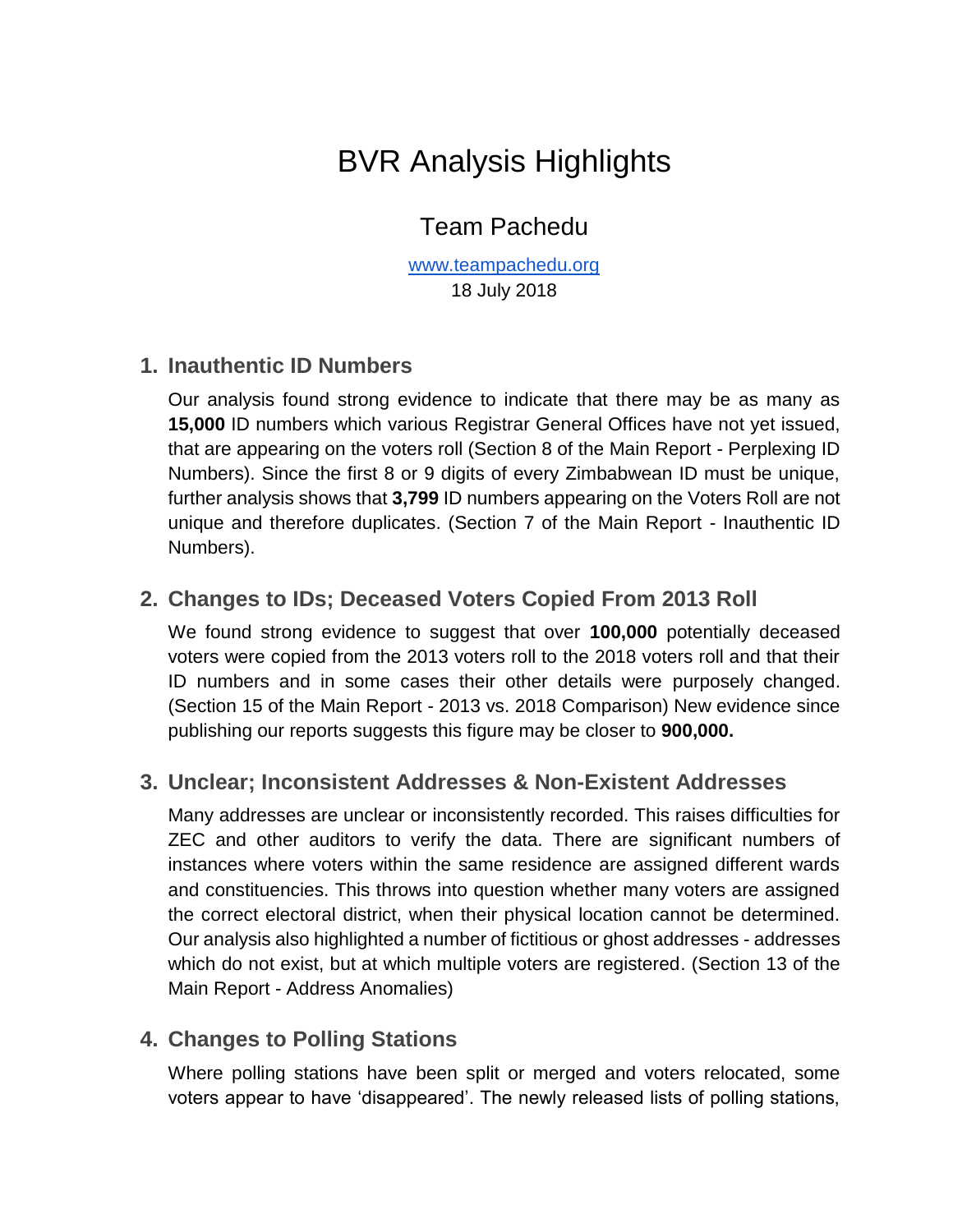and the number of voters registered at them, omit at least **5,082** voters who had previously been allocated to polling stations. It is not clear if they have been moved to a different station but not informed of this or omitted entirely. (Section 14 of the Main Report - Relocated Voters)

# **5. Duplicated ID Numbers**

We found **81** exact duplicate ID numbers on the voters roll, raising questions about the deduplication process and why it missed these duplicate ID Numbers. These are not people from the exclusion list - they are people from the voters roll as released by ZEC on the 15th July 2018. (Section 6 of the Main Report - Duplicate ID Numbers)

# **6. Statistically Improbable Surname & ID Combination**

Only 61 people can have the same National Number (with different prefixes) because each Registrar General Office issues National Numbers in sequential order. The likelihood that each of these 61 people share the same surname also is extremely low. We found **122,788** records on the voters roll where people who share the same national number also shared the same surname. For example, Peter Antonio's ID is given as 70-128273-H70, while Meggie Antonio's ID is 32- 128273-K32. The surname is very uncommon and the likelihood that they have the same national number (from different Registrar General Offices) is even more unlikely. The number of records we found is definitely impossible. (Section 11 of the Main Report - Same Surname and Middle ID Numbers)

# **7. Technical Analysis**

Our technical analysis document provides more in depth analysis. It included the methods to reproduce our findings and also provides an in depth analysis into various other aspects of the voters roll which are not included in the Main Report. These include population comparisons, age comparisons, and comparisons between the 2008, 2013 and 2018 voters rolls.

Our reports, including supporting files with lists of flagged records can be found on the Team Pachedu Website: [www.teampachedu.org.](http://www.teampachedu.org/)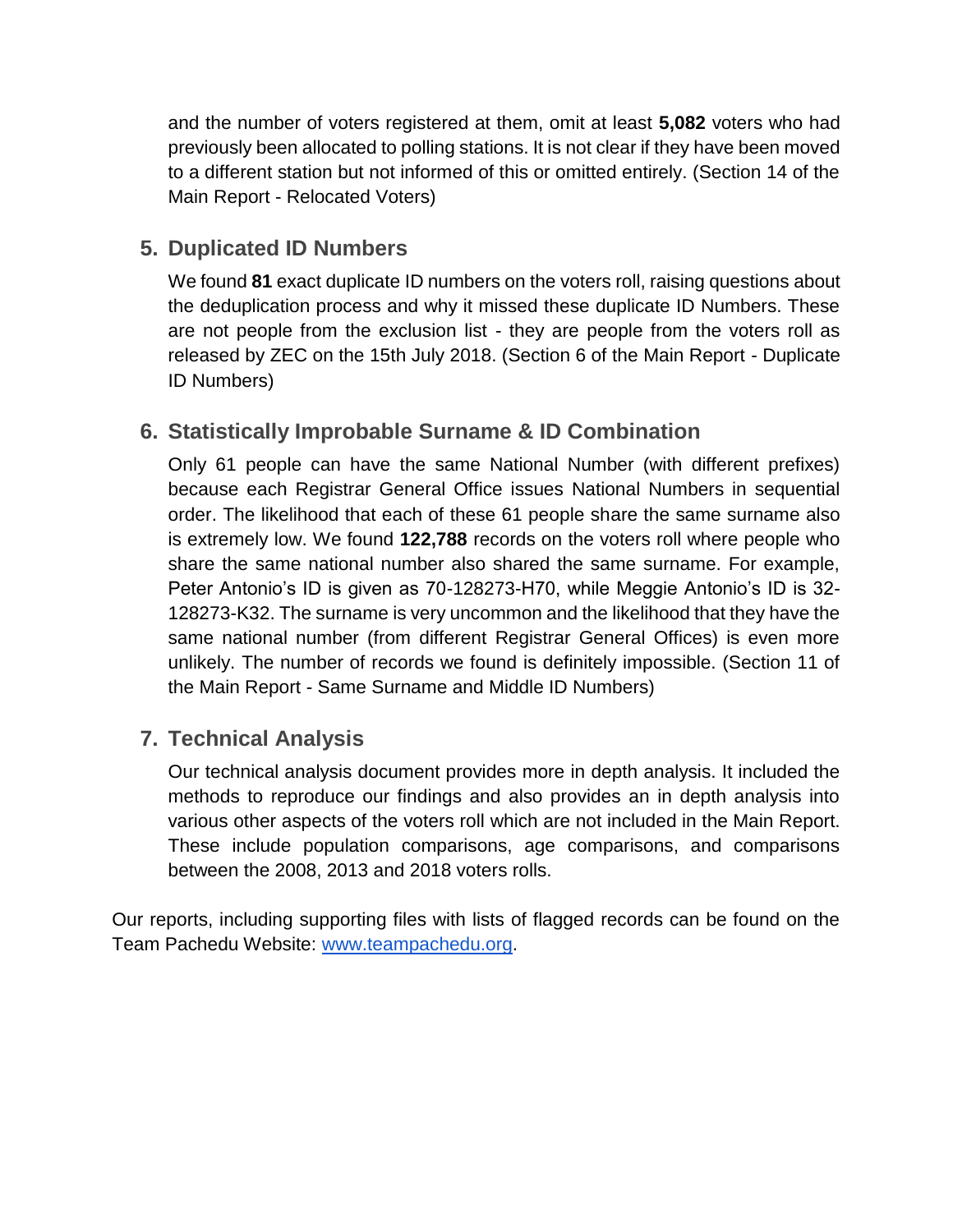## **Addendum - Understanding Zimbabwean ID Numbers**

In order to properly understand our report, it's important to understand how ID numbers in Zimbabwe are generated.



The Registration Office code is unique to every Registrar General's Office. The Example above (63) is the Code for the Harare Registrar's Office. A list of Registrar General Office codes and District codes appear in Appendix 1 of the Main Report.

The National Number is sequential in each Registrar General office. Different Registrar Offices can issue the same National Number, but the same Registrar cannot issue a National Number more than once. Some ID Numbers have 6 digits before the check, while others have 7 digits before the check letter. This combination of Registrar office codes and sequential National Numbers makes the first 8 (or 9) digits of every ID number unique.

The check letter is generated based on a specific formula, known as the Modulus23 Calculation, which is applied to the Registration Office Code and the National Number. The formula for this calculation is explained in Appendix 2 of the Main Report.

The last two digits represent a District Code. District Codes are the same as Registrar General Office codes. District Codes are inherited from your father and enable a person to trace their ancestry.